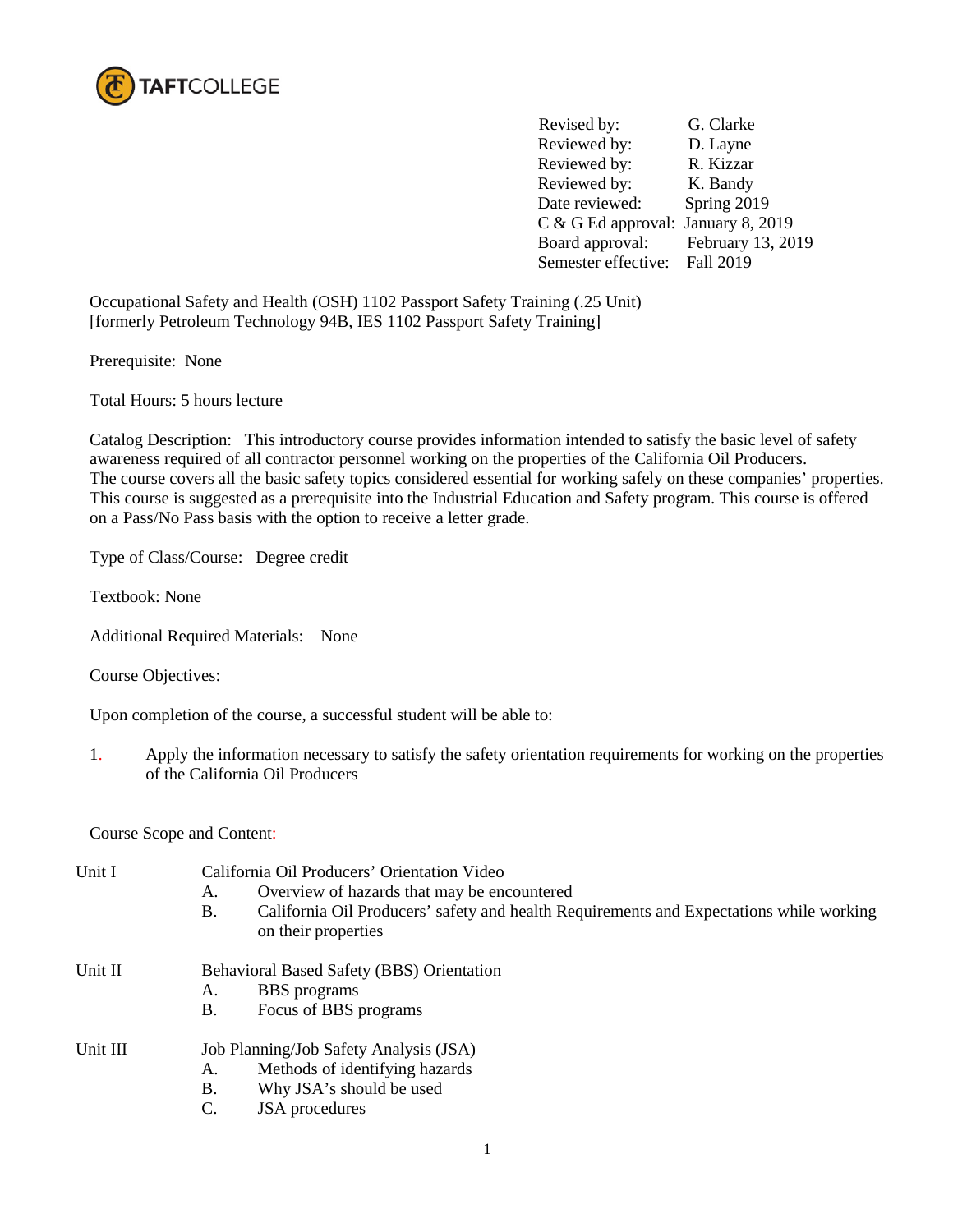

| Unit IV   | Producers' Permit Procedures                               |
|-----------|------------------------------------------------------------|
|           | Types of Safety Work Permits (SWP)<br>Α.                   |
|           | <b>B.</b><br>Responsibilities                              |
|           | $\mathcal{C}$ .<br>SWP process and procedures              |
| Unit V    | <b>Endangered Species</b>                                  |
|           | Rules when endangered species are encountered<br>А.        |
|           | В.<br>Environmentally sensitive areas                      |
| Unit VI   | <b>Hazard Communication</b>                                |
|           | Contractor responsibilities<br>Α.                          |
|           | <b>B</b> .<br>Employee responsibilities                    |
|           | $C_{\cdot}$<br>Chemical hazards                            |
|           | D.<br>Global Harmonized System/Safety Data Sheet (GHS/SDS) |
| Unit VII  | Proposition 65                                             |
|           | А.<br>Intent and purpose                                   |
|           | <b>B.</b><br>Required signage                              |
| Unit VIII | Hydrogen Sulfide $(H_2S)$                                  |
|           | Characteristics<br>$A_{\cdot}$                             |
|           | <b>B.</b><br>Effects of exposure                           |
|           | $C_{\cdot}$<br>Locations                                   |
|           | Air Monitoring<br>D.                                       |
|           | Е.<br>Emergency rescue and evacuation                      |
|           |                                                            |
| Unit IX   | Personal Protective Equipment (PPE)                        |
|           | <b>Standard PPE Requirements</b><br>А.                     |
|           | <b>B.</b><br><b>Special PPE</b>                            |
|           | C.<br>Jewelry and hair precautions                         |
| Unit X    | <b>Control of Noise</b>                                    |
|           | Effects on hearing<br>А.                                   |
|           | Β.<br>Types of hearing protectors                          |
|           | C.<br>Locations of expected excessive noise                |
| Unit XI   | <b>Safe Work Practices</b>                                 |
|           | General responsibilities<br>А.                             |
|           | <b>B.</b><br>Basic work rules                              |
|           |                                                            |
| Unit XII  | <b>Confined Space Entry Awareness</b>                      |
|           | А.<br>Characteristics and types                            |
|           | <b>B.</b><br>Hazards                                       |
|           | C.<br>Atmosphere monitoring                                |
| Unit XIII |                                                            |
|           | Cranes, Slings and Rigging<br>General rules<br>А.          |
|           | <b>B.</b><br>Operator responsibilities                     |
|           | C.<br>Types and uses                                       |
|           |                                                            |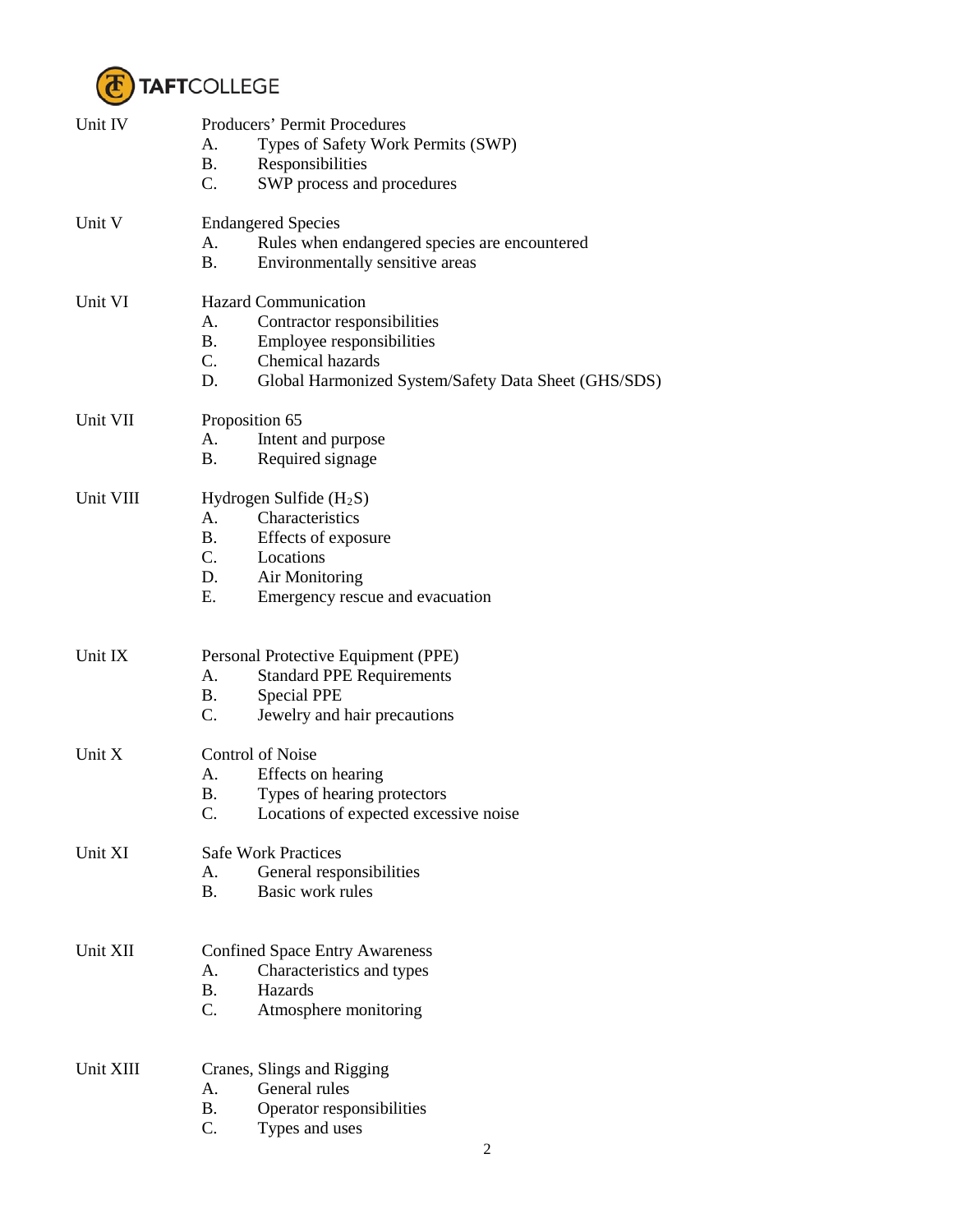

| Unit XIV   | <b>Overhead Powerline Policy</b><br>Overhead power line safety<br>$A_{-}$<br>"Look up and live" flag policy<br><b>B.</b><br>Loading and transportation<br>C.<br>Work site procedures<br>D. |
|------------|--------------------------------------------------------------------------------------------------------------------------------------------------------------------------------------------|
| Unit XV    | <b>Fall Protection</b>                                                                                                                                                                     |
|            | <b>Types</b><br>A.<br><b>B.</b><br>Fall arrest equipment                                                                                                                                   |
| Unit XVI   | <b>Excavation and Trenching</b>                                                                                                                                                            |
|            | Hazards<br>$\mathbf{A}$<br>Backhoe hazards<br>$\mathbf{B}$ .                                                                                                                               |
| Unit XVII  | <b>Heat Illness Prevention</b>                                                                                                                                                             |
|            | $A_{-}$<br>High heat procedures<br>Signs and symptoms of heat illness<br><b>B.</b><br>Response to heat illness<br>C.                                                                       |
| Unit XVIII | <b>Producers' Safety Requirements</b><br>Summation of topics covered<br>А.                                                                                                                 |

Learning Activities Required Outside of Class: The students in this class will spend a minimum of .5 hours per week outside regular class time doing the following:

1. Written reports

Methods of Instruction:

- 1. Lecture<br>2. Audiovi
- 2. Audiovisual presentation

Methods of Evaluation:

- 1. Written exam<br>2. Performance of
- Performance observation

Supplemental Data:

| TOP Code:                 | 095670 Industrial Occupational Safety Health |
|---------------------------|----------------------------------------------|
| <b>SAM Priority Code:</b> | C: Clearly Occupational                      |
| Funding Agency:           | Y: Not Applicable                            |
| Program Status:           | 1: Program Applicable                        |